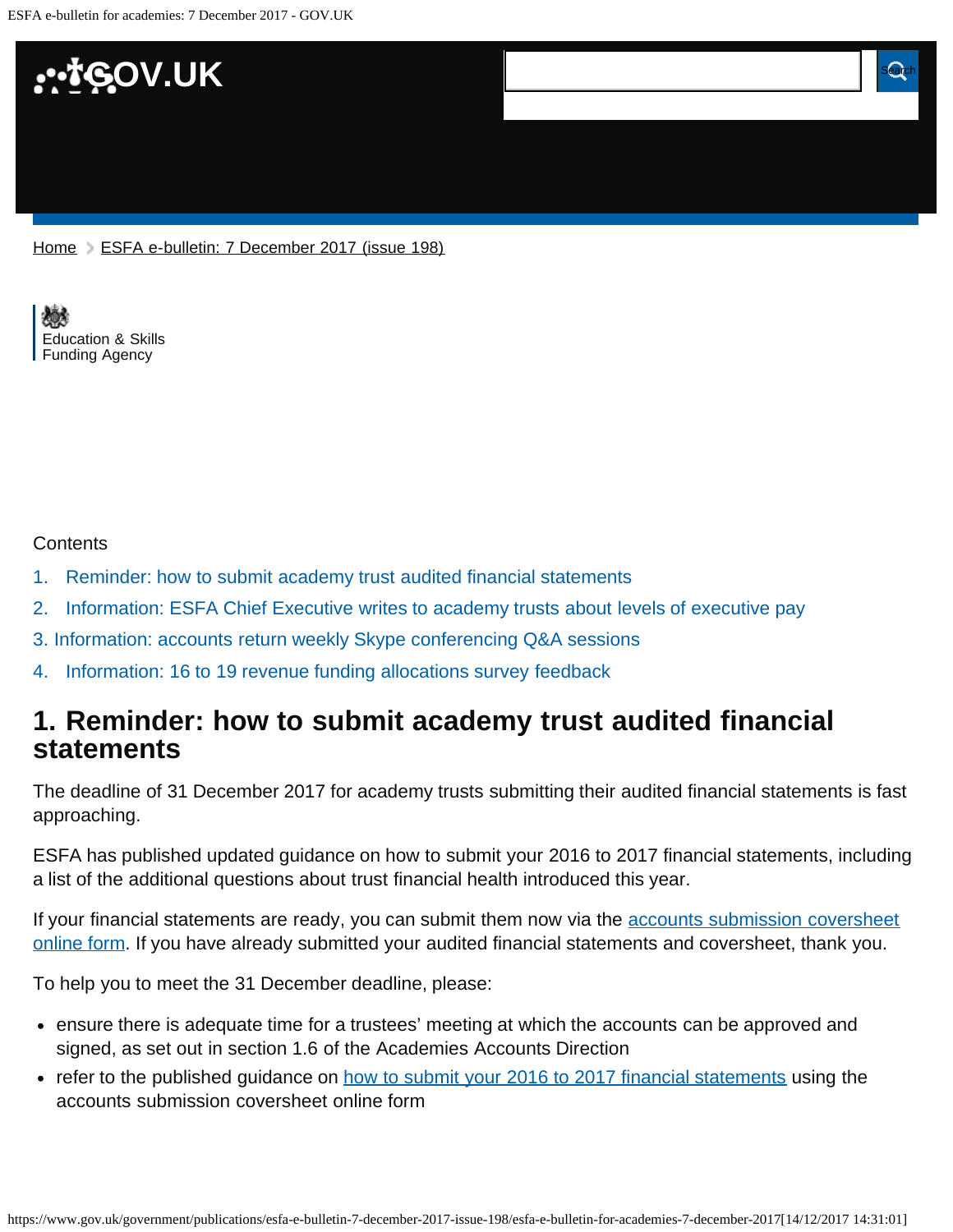## <span id="page-1-0"></span>**2. Information: ESFA Chief Executive writes to academy trusts about levels of executive pay**

Eileen Milner, Chief Executive of the Education and Skills Funding Agency, has written to the Chair of Trustees at academy trusts that have only one academy and pay a salary in excess of £150k.

The [letter](https://www.gov.uk/government/publications/letters-to-academy-trusts-about-levels-of-executive-pay) requests that trusts provide information on the rationale for the level of pay set and the process followed. The letter highlights a new requirement in the [Academies Financial Handbook](https://www.gov.uk/government/publications/academies-financial-handbook) that trustees must ensure their decisions about levels of executive pay "follow a robust evidence-based process and are reflective of the individual's role and responsibilities".

Although only sent to a limited number of trusts, we've [published the letter](https://www.gov.uk/government/publications/letters-to-academy-trusts-about-levels-of-executive-pay) on GOV. UK because ESFA is committed to transparency on this matter. Academy trusts must disclose information about senior staff pay annually in their audited accounts and high salary data is published in the sector annual report and accounts (SARA).

## <span id="page-1-1"></span>**3. Information: accounts return weekly Skype conferencing Q&A sessions**

We're hosting weekly Skype conferencing Q&A sessions from 4pm to 5pm every Thursday to answer your questions about the accounts return and any residual questions about the land and buildings collection tool return.

Please use this [Join Skype Meeting](https://meet.lync.com/educationgovuk/bethan.jones/BG7JHBZ2) link to access the conference and download the web app if necessary. If you don't use Skype, you can join by phone. Call 02033 215238 and, when instructed, enter the conference ID (2081 9375).

# <span id="page-1-2"></span>**4. Information: 16 to 19 revenue funding allocations survey feedback**

In September we issued a short survey on products we produce to support 16 to 19 revenue funding allocations. We used the survey to help us understand when and how you use our products. This is because delivering excellent customer service is important to us.

Thank you to everyone who completed the survey. It was good to hear many of you found our products useful and you received them when you needed them.

We are using your feedback to make small changes for 2018 to 2019 academic year. We have started work to address some of the common themes for improvement. They include:

- increase the awareness of our products
- produce some simple guides that will help you to better understand existing products, their purpose and how to use them
- include a 'what's new' section in all our 16 to 19 funding allocation explanatory notes, condensing them where possible to reduce their length

We will continue to improve our products based on your feedback. Please do continue to share any suggestions or improvements you have about how we communicate 16 to 19 revenue funding allocations.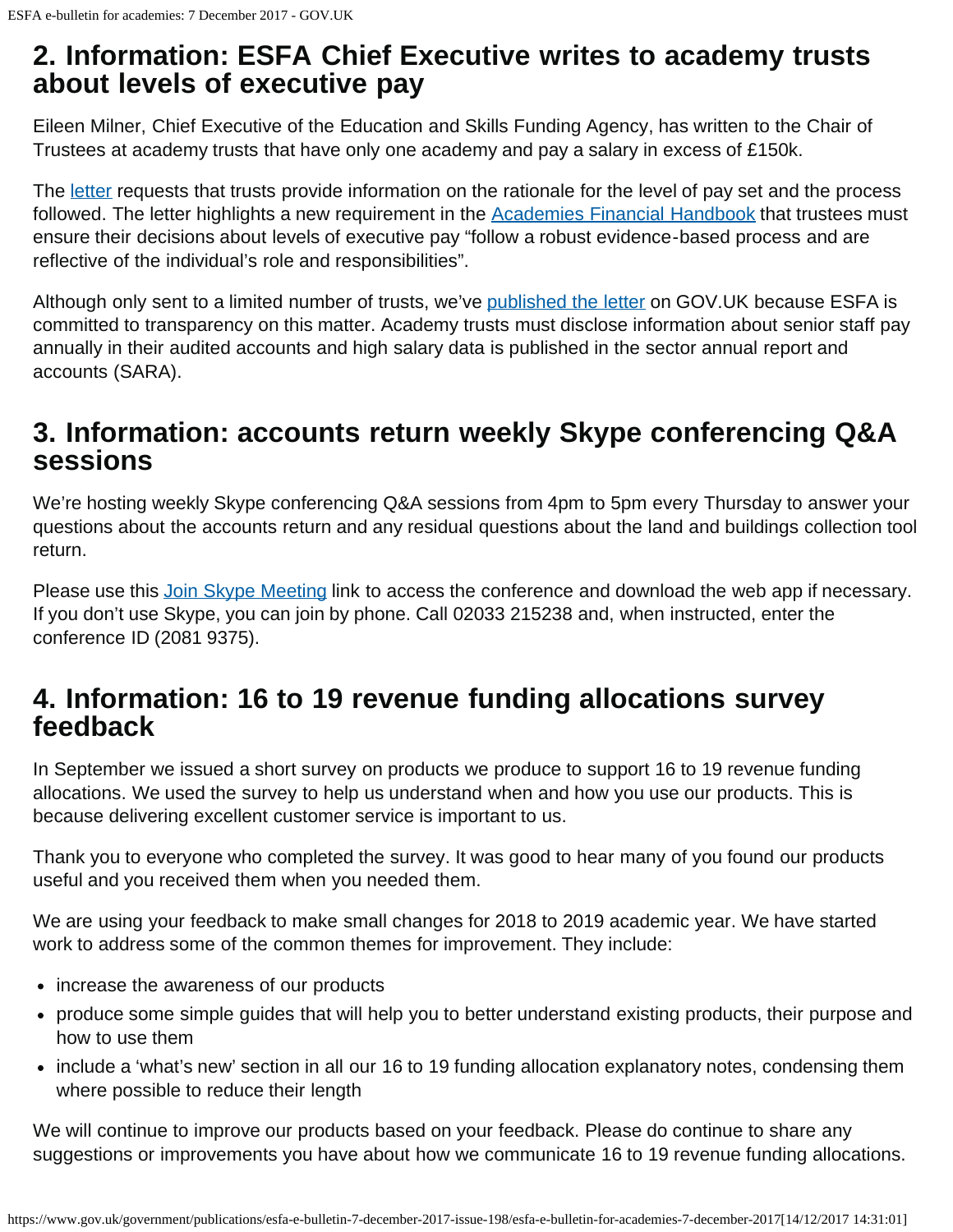Is there anything wrong with this page?

#### **Services and information**

**[Benefits](https://www.gov.uk/browse/benefits)** 

[Births, deaths, marriages and care](https://www.gov.uk/browse/births-deaths-marriages)

[Business and self-employed](https://www.gov.uk/browse/business)

[Childcare and parenting](https://www.gov.uk/browse/childcare-parenting)

[Citizenship and living in the UK](https://www.gov.uk/browse/citizenship)

[Crime, justice and the law](https://www.gov.uk/browse/justice)

[Disabled people](https://www.gov.uk/browse/disabilities)

[Driving and transport](https://www.gov.uk/browse/driving)

[Education and learning](https://www.gov.uk/browse/education)

[Employing people](https://www.gov.uk/browse/employing-people)

[Environment and countryside](https://www.gov.uk/browse/environment-countryside)

[Housing and local services](https://www.gov.uk/browse/housing-local-services)

[Money and tax](https://www.gov.uk/browse/tax)

[Passports, travel and living abroad](https://www.gov.uk/browse/abroad)

[Visas and immigration](https://www.gov.uk/browse/visas-immigration)

[Working, jobs and pensions](https://www.gov.uk/browse/working)

### **Departments and policy**

[How government works](https://www.gov.uk/government/how-government-works)

**[Departments](https://www.gov.uk/government/organisations)** 

**[Worldwide](https://www.gov.uk/world)** 

**[Policies](https://www.gov.uk/government/policies)** 

**[Publications](https://www.gov.uk/government/publications)** 

**[Announcements](https://www.gov.uk/government/announcements)** 

[Help](https://www.gov.uk/help) [Cookies](https://www.gov.uk/help/cookies) [Contact](https://www.gov.uk/contact) [Terms and conditions](https://www.gov.uk/help/terms-conditions) [Rhestr o Wasanaethau Cymraeg](https://www.gov.uk/cymraeg)